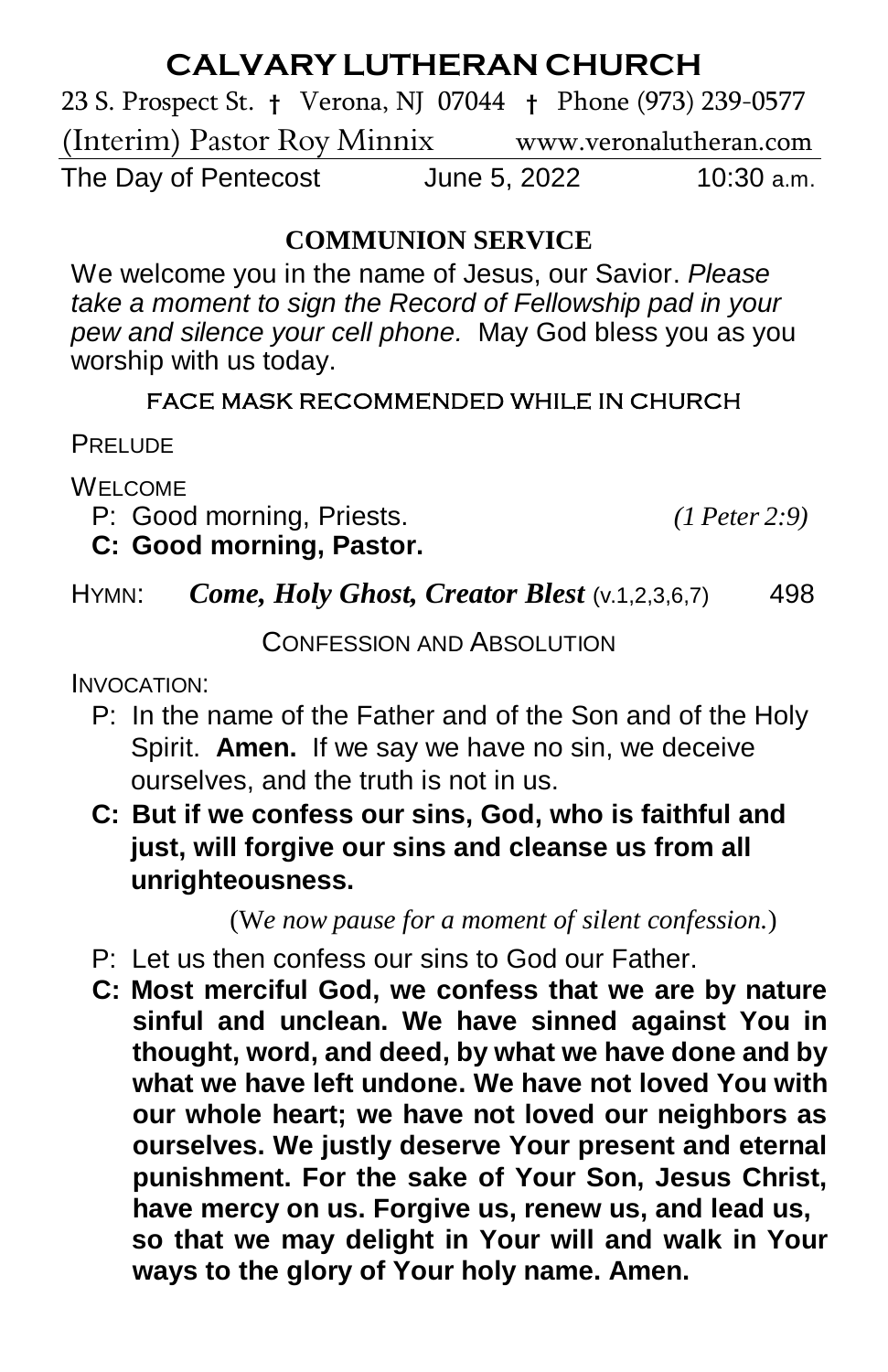ABSOLUTION

**C: Amen.**

INTROIT *Psalm 104:24, 27-28, 30*

- A: Come, Holy Spirit, fill the hearts of the faithful, and kindle in them the fire of Your love. Alleluia.
- **C: O Lord, how manifold are Your works! In wisdom have You made them all; the earth is full of Your creatures.**
- A: These all look to You, to give them their food in due season.
- **C: When You give it to them, they gather it up; when You open Your hand, they are filled with good things.**
- A: When You send forth Your Spirit, they are created, and You renew the face of the ground.
- **C: Glory be to the Father and to the Son and to the Holy Spirit; as it was in the beginning, is now, and will be forever. Amen.**
- A: Come, Holy Spirit, fill the hearts of the faithful, and kindle in them the fire of Your love. Alleluia.

## KYRIE

- P: In peace let us pray to the Lord.
- **C: Lord, have mercy.**
- P: For the peace from above and for our salvation let us pray to the Lord.
- **C: Lord, have mercy.**
- P: For the peace of the whole world, for the well-being of the Church of God, and for the unity of all let us pray to the Lord.
- **C: Lord, have mercy.**
- P: For this holy house and for all who offer here their worship and praise let us pray to the Lord.
- **C: Lord, have mercy.**
- P: Help, save, comfort, and defend us, gracious Lord.
- **C: Amen.**

# SONG OF PRAISE: *The River Is Here*

Words & Music: Andy Park © 1994 Mercy/vineyard Publishing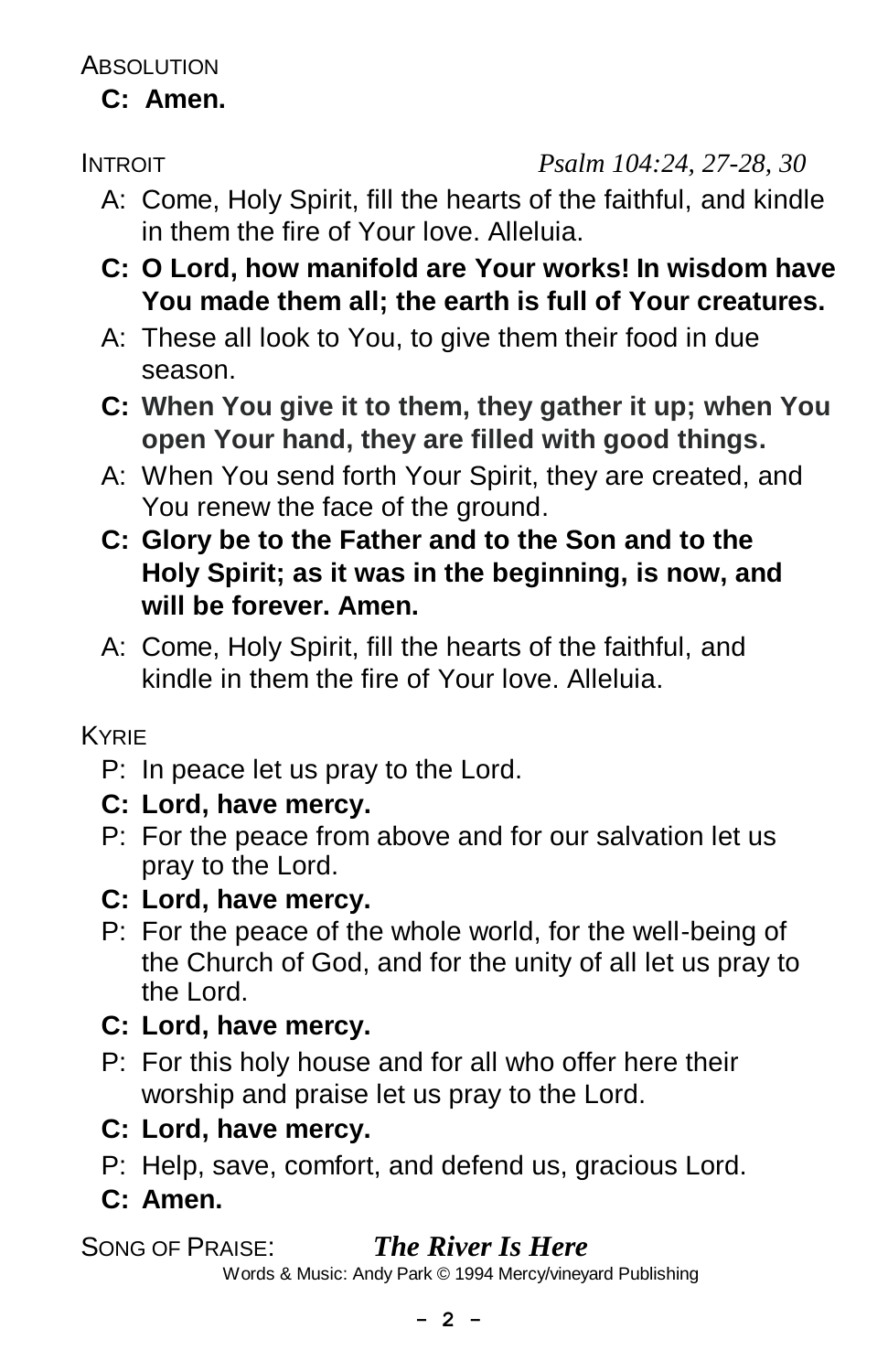SALUTATION AND COLLECT OF THE DAY

- P: The Lord be with you.
- **C: And also with you.**
- P: O God, on this day You once taught the hearts of Your faithful people by sending them the light of Your Holy Spirit. Grant us in our day by the same Spirit to have a right understanding in all things and evermore to rejoice in His holy consolation; through Jesus Christ, Your Son, our Lord, who lives and reigns with You and the Holy Spirit, one God, now and forever. **Amen.**

| <b>FIRST READING:</b><br>R: This is the Word of the Lord.<br>C: Thanks be to God.                                                 | Genesis $11:1-9$       |
|-----------------------------------------------------------------------------------------------------------------------------------|------------------------|
| <b>SECOND READING:</b><br>R: This is the Word of the Lord.<br>C: Thanks be to God.                                                | Acts $2.1-21$          |
| <b>GOSPEL READING:</b><br>P: The Holy Gospel according to St. John, the 14 <sup>th</sup> chapter.<br>C: Glory be to thee, O Lord. | <i>John</i> $14:23-31$ |
| P: This is the Gospel of the Lord.<br>C: Praise to You, Lord Jesus Christ.                                                        |                        |
| HYMN:<br><b>Holy Spirit, Light Divine</b>                                                                                         | 496                    |
| <b>MESSAGE</b>                                                                                                                    |                        |
| SONG:<br><b>Spirit of the Living God</b><br>Words & Music: Iverson & Alexander © 1994 Birdwing Music                              |                        |
| <b>NICENE CREED</b>                                                                                                               | p. 191                 |
| <b>Create in Me</b><br>OFFERTORY:                                                                                                 | p. 192                 |
| OFFERING                                                                                                                          |                        |
| <b>PRAYERS</b>                                                                                                                    |                        |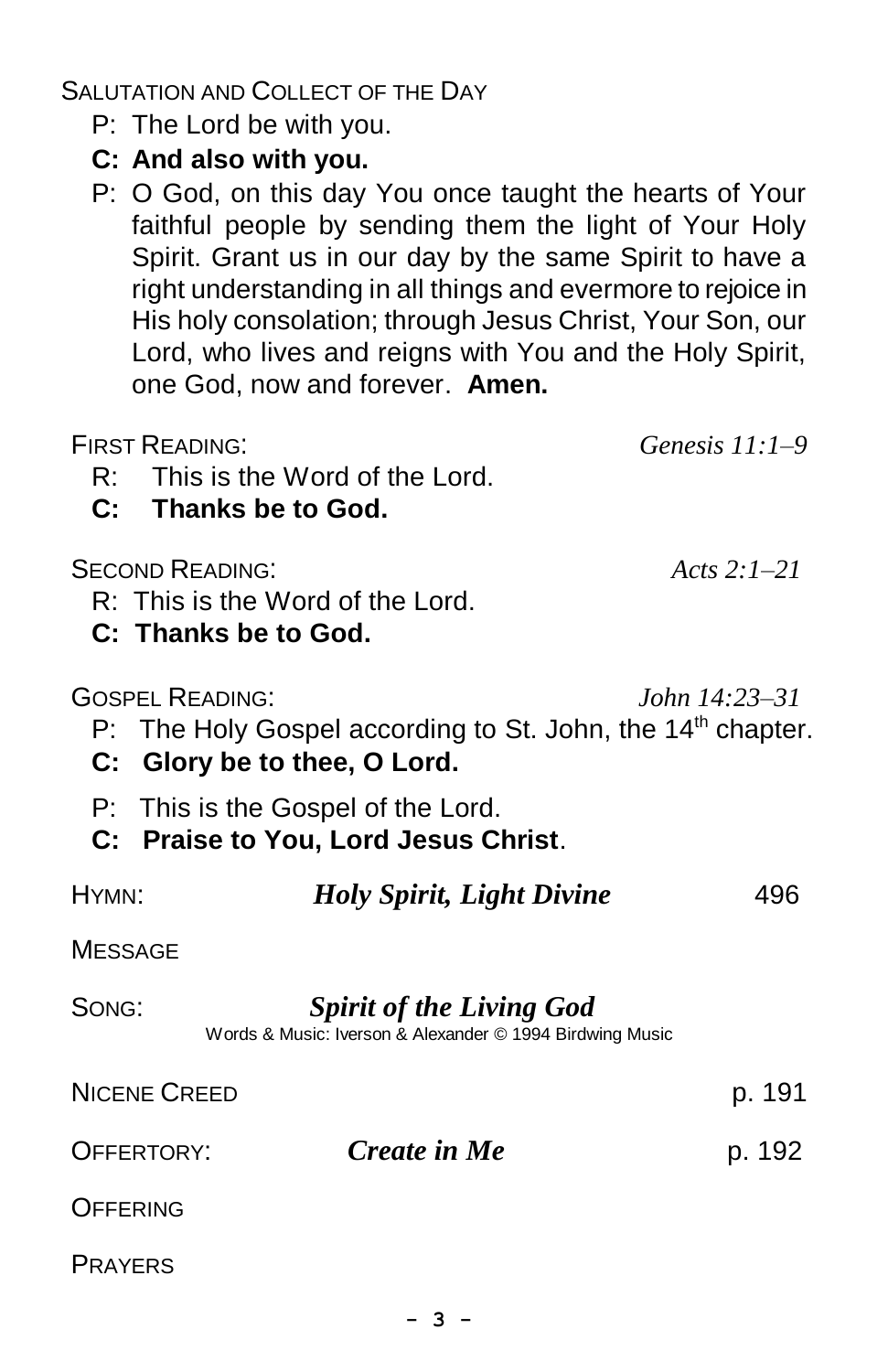## Preface

- P: The Lord be with you.
- **C: And also with you.**
- P: Lift up your hearts.
- **C: We lift them to the Lord.**
- P: Let us give thanks to the Lord, our God.
- **C: It is right to give Him thanks and praise.**
- P: It is truly good, right, and salutary that we should at all times and in all places give thanks to You, holy Lord, almighty Father, everlasting God, through Jesus Christ, our Lord, who ascended above the heavens and, sitting at Your right hand, poured out on this day the promised Holy Spirit on His chosen disciples. For all this the whole earth rejoices with exceeding joy. Therefore with angels and archangels, and with all the company of heaven we laud and magnify Your glorious name, evermore praising You and saying:

## **SANCTUS**

 **C: Holy, holy, holy Lord God of pow'r and might: Heaven and earth are full of Your glory. Hosanna. Hosanna.**

**Hosanna in the highest.**

**Blessed is He who comes in the name of the Lord. Hosanna in the highest.**

PRAYER OF THANKSGIVING

 P: Blessed are You, Lord of heaven and earth, for You have had mercy on those whom You created and sent Your only-begotten Son into our flesh to bear our sin and be our Savior. With repentant joy we receive the salvation accomplished for us by the all-availing sacrifice of His body and His blood on the cross.

Gathered in the name and the remembrance of Jesus, we beg You, O Lord, to forgive, renew, and strengthen us with Your Word and Spirit. Grant us faithfully to eat His body and drink His blood as He bids us do in His own testament. Gather us together, we pray, from the ends of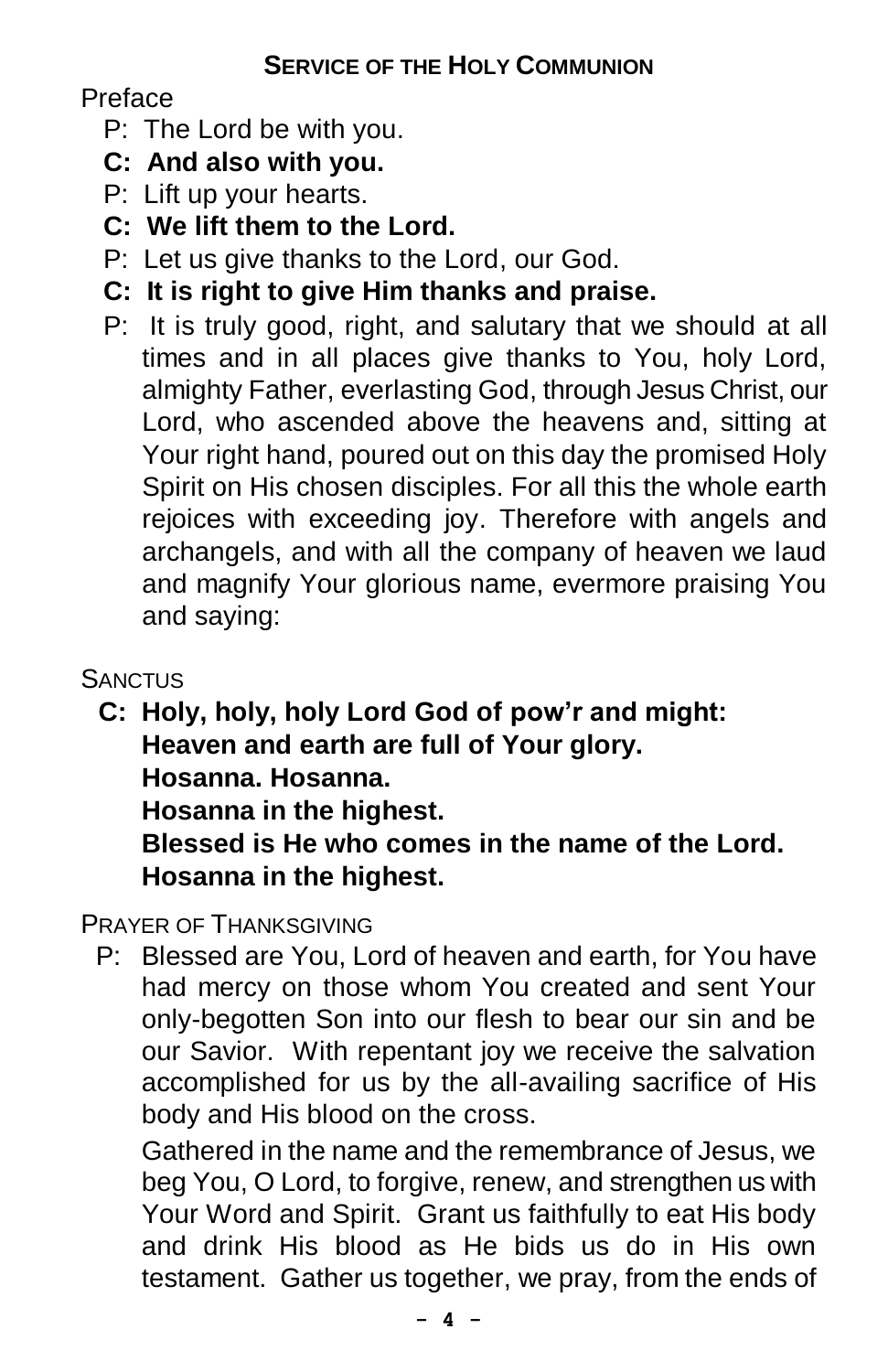the earth to celebrate with all the faithful the marriage feast of the Lamb in His kingdom, which has no end. Graciously receive our prayers; deliver and preserve us. To You alone, O Father, be all glory, honor, and worship, with the Son and the Holy Spirit, one God, now and forever. **Amen.**

WORDS OF OUR LORD

PROCLAMATION OF CHRIST

- P: As often as we eat this bread and drink this cup, we proclaim the Lord's death until He comes.
- **C: Amen. Come, Lord Jesus.**
- P: O Lord Jesus Christ, only Son of the Father, in giving us Your body and blood to eat and to drink, You lead us to remember and confess Your Holy cross and passion, Your blessed death, Your rest in the tomb, Your resurrection from the dead, Your ascension into heaven, and Your coming for the final judgment. So remember us in Your kingdom and teach us to pray:

LORD'S PRAYER

AGNUS DEI p.198

DISTRIBUTION SONG: *Breathe*

Words & Music: Marie Barnett © 1995 Mercy/Vineyard Publishing

NUNC DIMITTIS: *Song of Simeon* p. 199

## POST-COMMUNION COLLECT

P: We give thanks to You, almighty God, that You have refreshed us through this salutary gift, and we implore You that of Your mercy You would strengthen us through the same in faith toward You and in fervent love toward one another; through Jesus Christ, Your Son, our Lord, who lives and reigns with You and the Holy Spirit, one God, now and forever. **Amen.**

BENEDICTION

CLOSING SONG:*Lord, Reign In Me* Words & Music: Brenton Brown © 1998 Vineyard Songs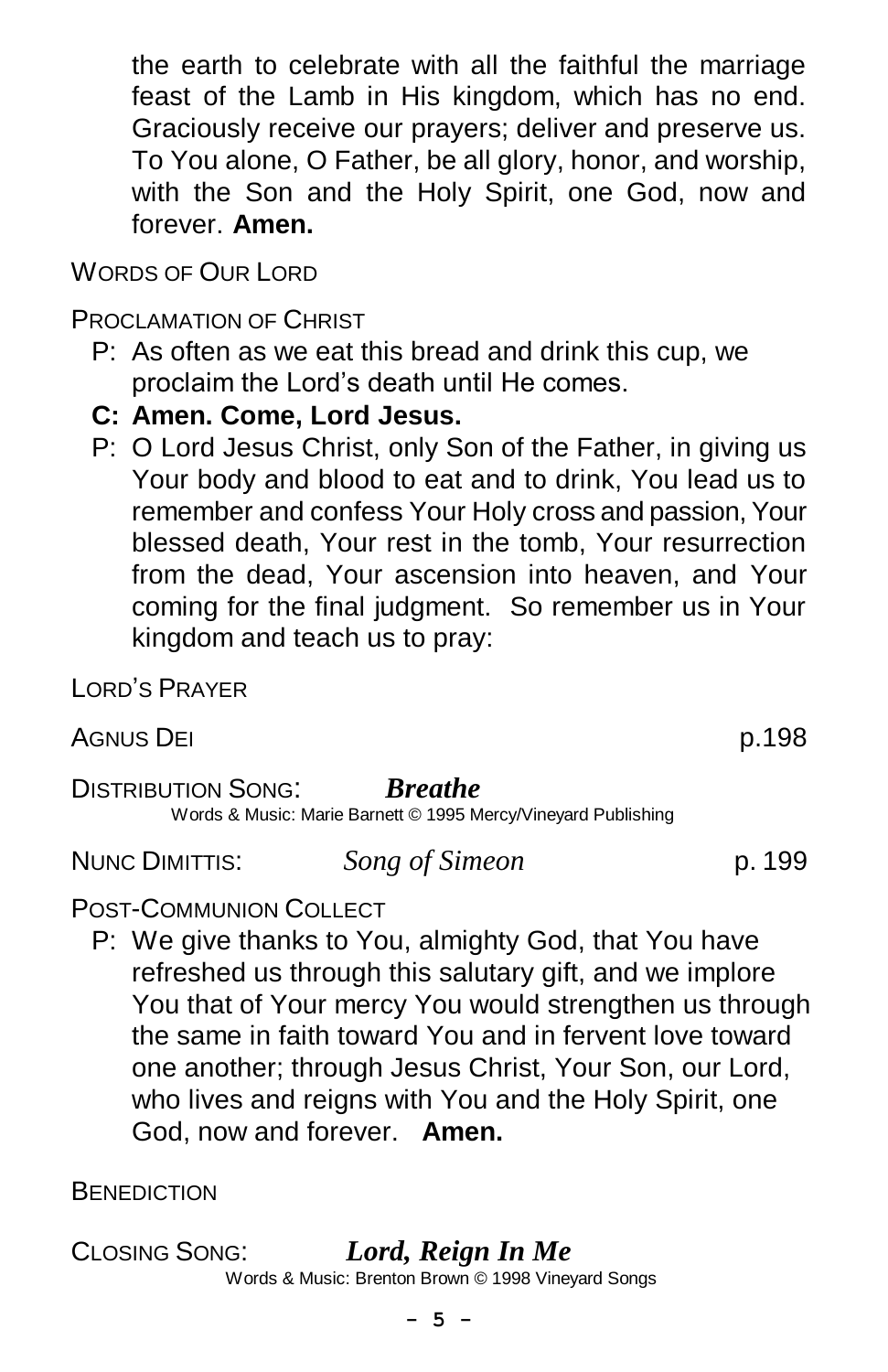- P: Go in Peace. Serve the Lord.
- **C: Thanks be to God.**

#### **ANNOUNCEMENTS**



*Flowers have been placed at the altar today by Gordon and Ruth Wickham in thanksgiving, as they celebrate their 57th wedding anniversary.*

CALENDAR:

| Thursday: | 7:00 pm Praise Team practice |
|-----------|------------------------------|
| Sunday:   | 8:45 am Sunday School        |
|           | 10:30 am Worship Service     |

## THOSE WHO SERVE US:

Altar Guild: Anne Daly Communion Assistant: John Ricca Contemporary Music Director/Organist: Ruth Bolger Guest Pastor: Rev. Richard Izzard Live Stream Producer: Christopher Bolger Reader: Joyce Sapara-Grant Ushers: Rich Akers, Gordon Wickham

## DON'T FORGET TO BUY SCRIP!

See Joanne Arroyo in the Narthex after the service.

#### BIRTHDAYS THIS WEEK:

- June 6 Lois Tiedemann
- June 8 Molly Jaffe
- June 9 Ruth Bolger
- June 10 David S. Behlen
- June 10 Abbacalyn Dokie
- June 12 Abbaccus Dokie

**ANNIVERSARY** 

June 6 Gordon and Ruth Wickham